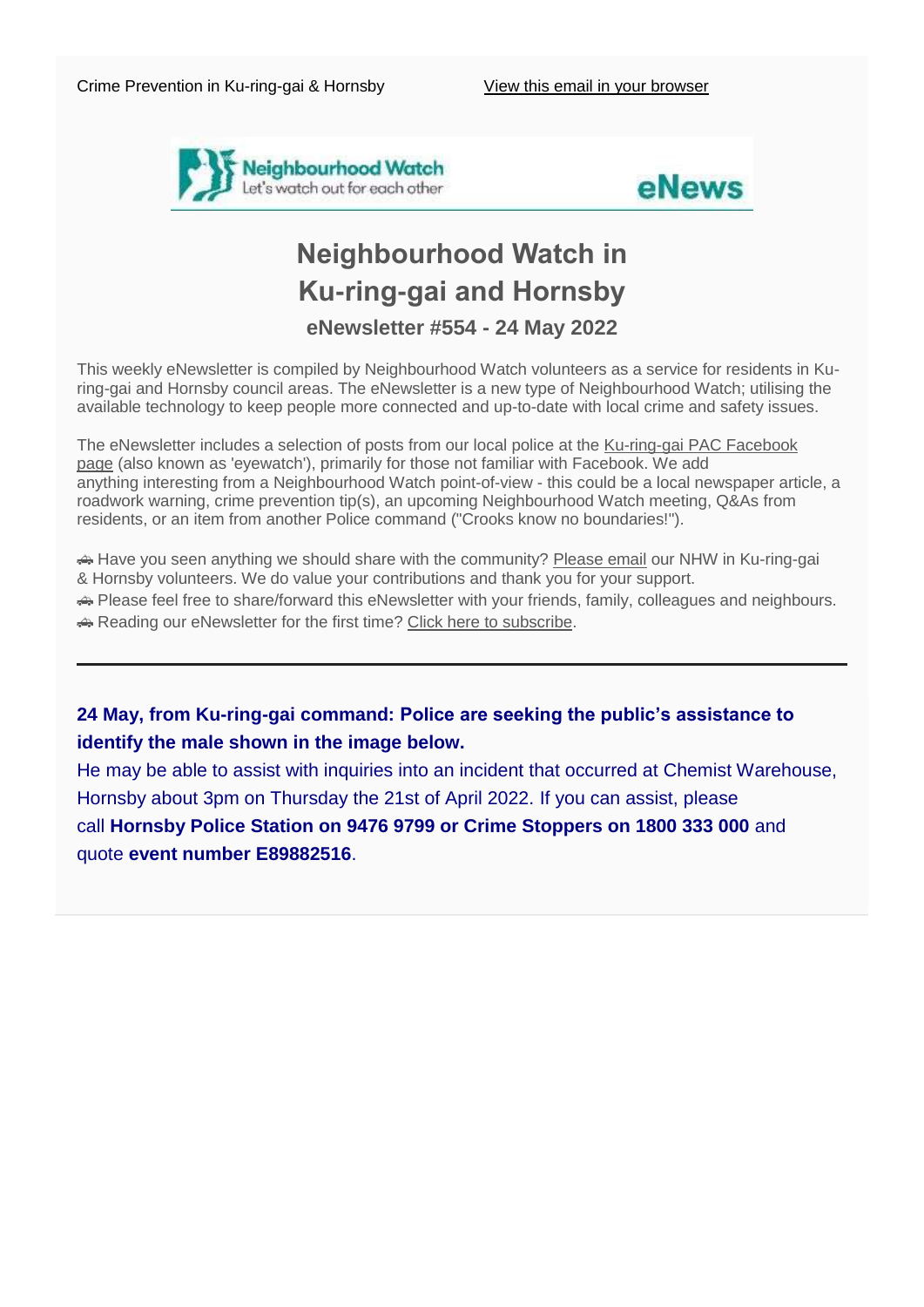

# **24 May, from Ku-ring-gai command: What a sup-herb outcome**

Well done to our Proactive officers from at Kuring Gai PAC. A 'budding' criminal has been arrested and charged with cultivate prohibited plants and possess prohibited drug, after a search warrant was executed at his Thornleigh property. He did not see that cumin!

**AREA COMMAND** 

# **What a sup-herb outcome!**

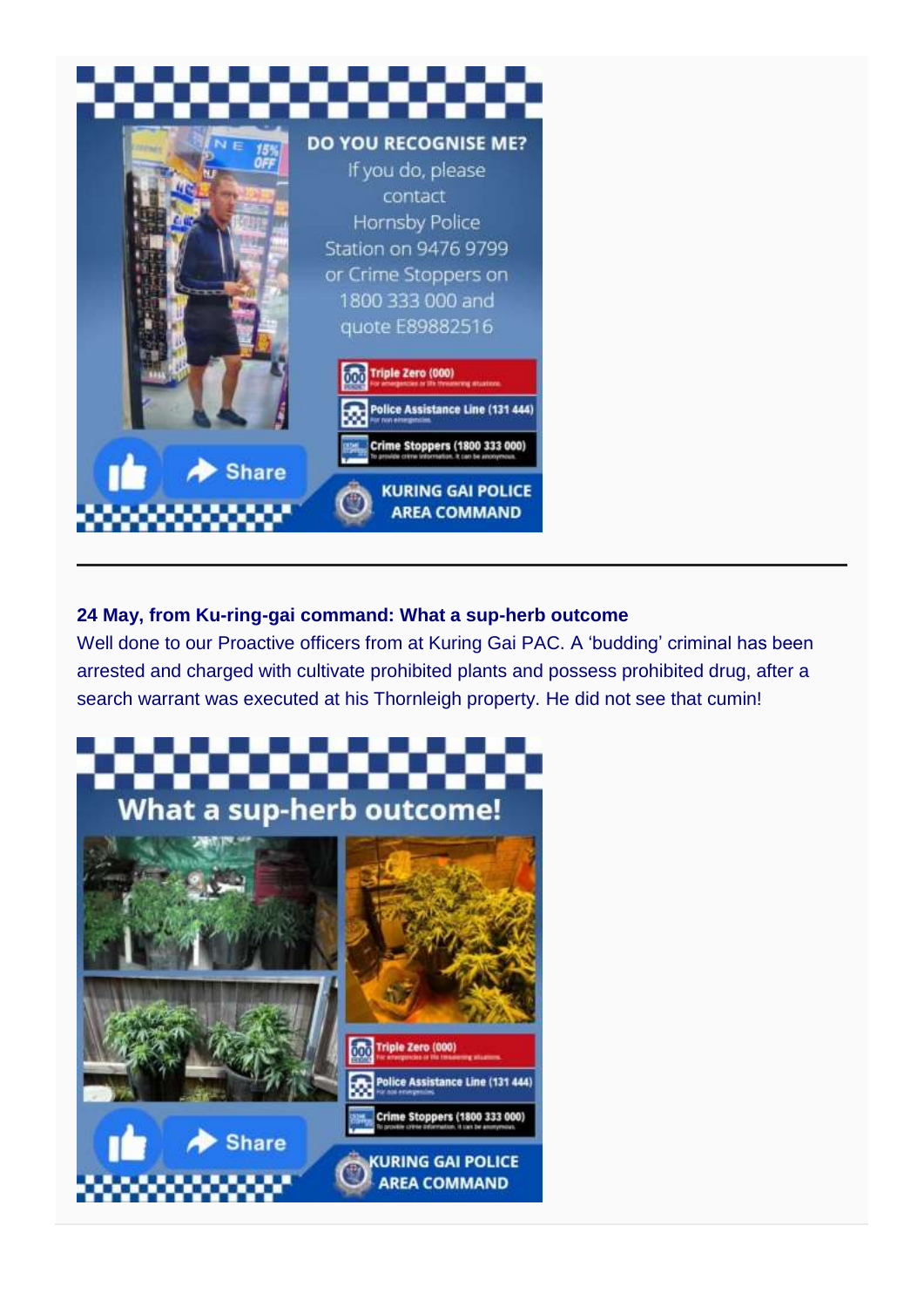# **20 May, from Ku-ring-gai command: DID YOU KNOW …..**

Did you know that the Kuring Gai Police Area Command's Crime Prevention Officer (CPO) conducts presentations to interest groups such as Neighbourhood Watch groups, Dog training clubs (puppy scams), Probus clubs, women's groups, church groups, Facebook community groups, residential and retirement groups on scams, personal and property safety, senior safety?

If you are a member of a group and wish for the Crime Prevention Officer to come along and speak to your group about these very important and current issues, please give Hornsby Police Station a call on 9476 9799 and ask to speak with the CPO. The cost to you is … FREE !!! It is part of the service provided to our community to help make our community safer.



# **20 May, from Transport for NSW: Rehabiliting Slopes - Galston Gorge**

Galston Road is set to temporarily reopen in early June. The heavy rainfall that hit NSW caused the road and surrounding slopes to become extremely unstable.

You can see from this footage there's been a number of sites of concern which needed repairing, including Tunks Creek bridge.

There is more stabilisation work to do, Galston Gorge will close again later in the year. We know this is inconvenient, but it will improve safety and reduce the chances of future road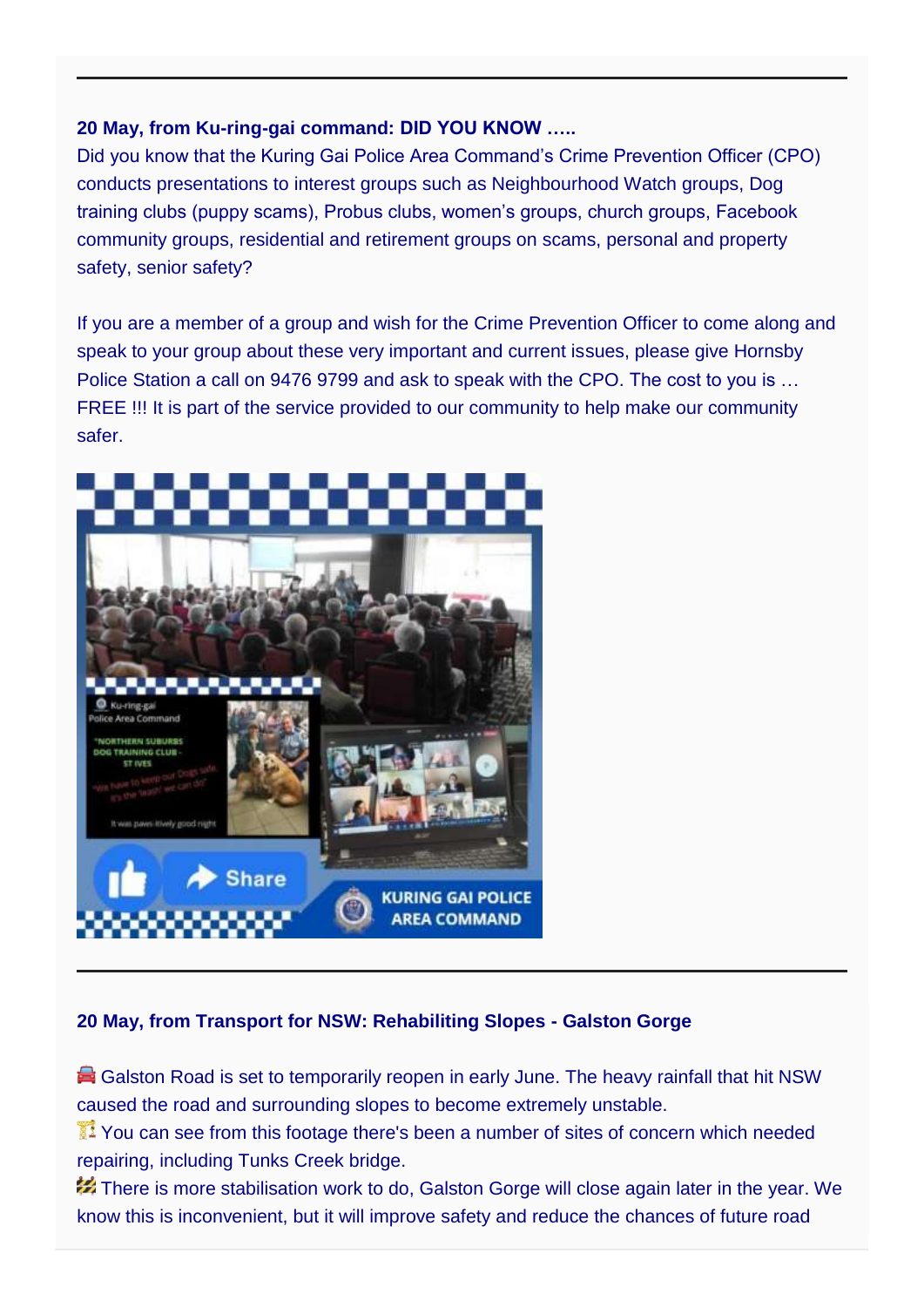#### closures.

#### Latest updates: [nswroads.work/GalstonRd](https://roads-waterways.transport.nsw.gov.au/projects/galston-gorge-hornsby-hts-galston/index.html)



# **18 May, from Ku-ring-gai command: ICE - YOUR CALL CAN MAKE A DIFFERENCE**

The supply and manufacture of ice in our communities is a growing problem. Ice is an especially pure form of methylamphetamine, a stimulant drug. It is highly addictive and can cause serious mental and physical problems, especially if used frequently or over a long period of time. Ice has been known to ravage lives. Regular ice use can lead to the disruption of careers, family breakdown and dysfunction, and isolate users from their family, friends, and community. There is also, a link between ice and other types of crime.

The sale and use of ice occur in towns, suburbs and cities across NSW, and its harms are also felt across the state. Police need your help to tackle the supply and manufacture of ice. If you think you've seen something suspicious, please let us know.

#### **PROTECT YOUR COMMUNITY**

- INFORM police of suspicious drug activity by contacting your local police station or calling Crime Stoppers on 1800 333 000.
- RECORD suspicious behaviour including descriptions and vehicle registration numbers.
- REPORT suspicious chemicals, smells and premises. Learn what signs to look for by visiting: [police.nsw.gov.au/crime/drugs\\_and\\_alcohol/drugs](https://www.police.nsw.gov.au/crime/drugs_and_alcohol/drugs)
- PROTECT YOUR FAMILY AND FRIENDS
- INFORM yourself and educate your children about the risks associated with using ice and other drugs. Stay involved in your kids' lives.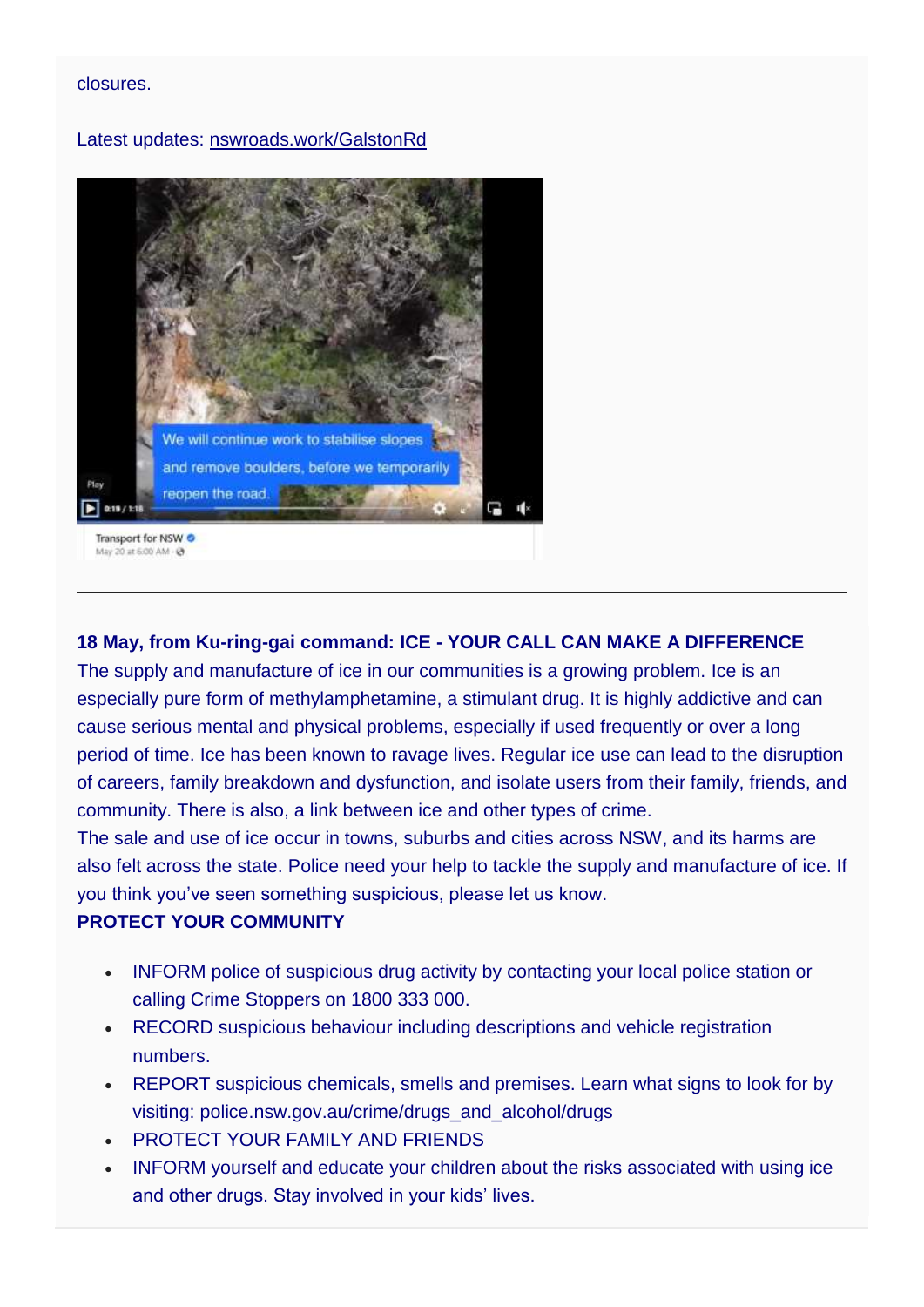- REMEMBER that a person's ice use can affect their children and partner. Support these people to stay safe.
- SEEK professional help early if someone you care about has a drug problem. Don't wait until they hit 'rock bottom'. Effective treatments are available, and intervening early helps harms to be minimised.

## **WHERE TO GET HELP**

CALL the **Alcohol & Drug Information Service (ADIS) on 1800 422 599 or (02) 9361 8000** for information and support about drugs.





**Spotlight on a suburb - BEROWRA**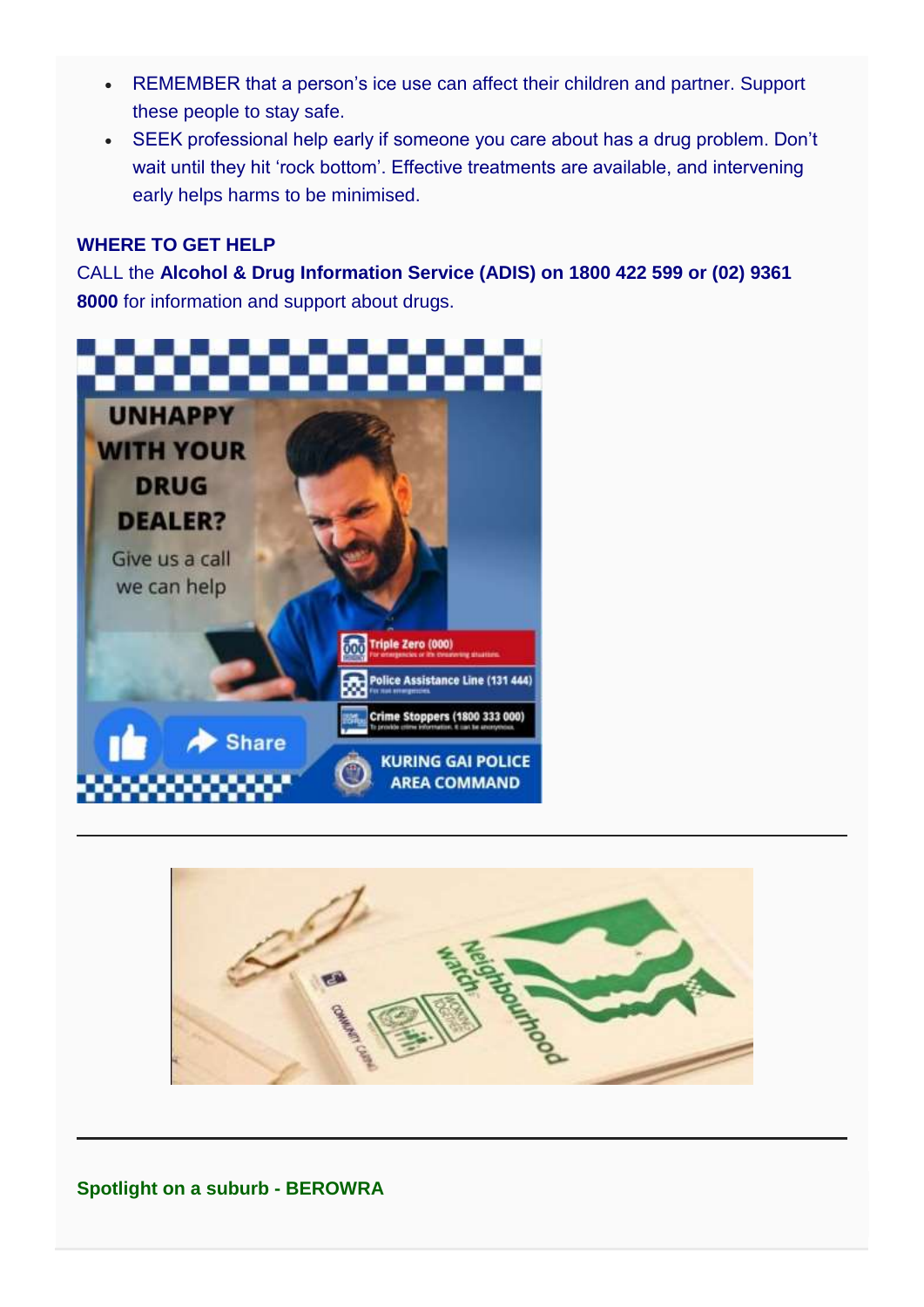

Neighbourhood Watch (NHW) is alive in Berowra *in the background*. We are online, using the internet and providing information to the residents, via this weekly eNewsletter the [NHW Ku](https://au-nhwkuringgaihornsby.org/)[ring-gai & Hornsby website,](https://au-nhwkuringgaihornsby.org/) and [Social Media.](https://www.facebook.com/NHWKuringgaiHornsby/) Our volunteers help admin a [Neighbourhood](https://www.facebook.com/NHWBerowra)  Watch - [Berowra Facebook page.](https://www.facebook.com/NHWBerowra) This page reached 466 people last week, with 187 people regularly following our page (we can read the stats that Facebook provides).

NHW participated in the past with a crime prevention stall at the Berowra Woodchop in 2016 and 2017 meeting the community face-to-face. In 2014 we helped organise a successful Berowra Community Day along with Hornsby Council and other community groups. Not sure whether covid will allow anything like that again soon?

If you would like Neighbourhood Watch to do more in Berowra, please [contact us.](mailto:NHWKuringgaiHornsby@gmail.com?subject=Berowra%20NHW%20help) We are especially looking for help to grow the Facebook page, however, we appreciate any offer of your time.

Crime isn't as visible as it used to be - the fastest and biggest crime category in the command is Fraud, which encompasses scams, spam emails and texts, leading to Identity Theft and a subsequent huge upset for victims. So NHW is trying to educate residents about the current online issues, where to go for information and help, and how to protect themselves from becoming a victim. If you learn of a new scam, please share that knowledge with the socially isolated and vulnerable people in our community who aren't necessarily as computer-savvy as you.

You can download "Our 20 Favourite Crime Prevention Tips to Protect your Identity" from [our](https://au-nhwkuringgaihornsby.org/tips/)  [website here.](https://au-nhwkuringgaihornsby.org/tips/)

There are plenty of good links on our [WatchOut.org.au website here.](https://watchout.org.au/fraud/)

Thank you for your continued support of Neighburhood Watch (NHW) in Ku-ring-gai & Hornsby.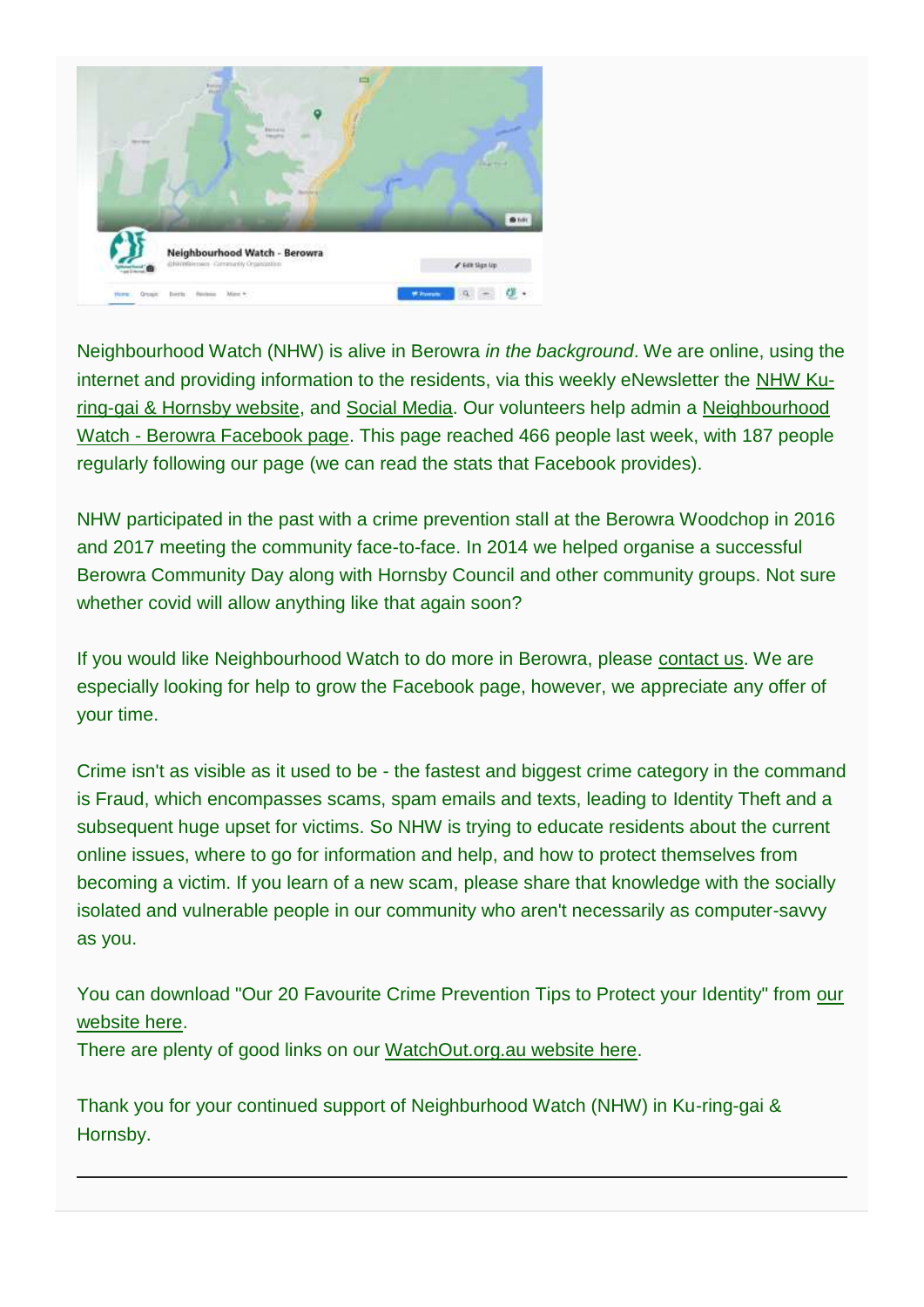# **24 May, Shared with permission from the Pymble and West Pymble Community group: Potential Burglers in the Pymble Area**

We had something unusual happen this evening at our home at around 5.30pm. A woman and child parked out the front and after getting out of the car walked along the outside of our property before coming back and looking over our front driveway gate. They then proceeded to walk down the front stairs and path, looking at us through the window standing in our kitchen before then going up to the front door (we could not see anything outside as it was dark) She did not ring the doorbell but was at the front door for an extended period of time. She walked away from the door with her phone active. They then left the property, passing one of our daughters coming home, on the stairs. They both turned their heads so they were looking the opposite direction from her as she passed them. (Our daughter thought they were just dropping something off so she didn't think much of it until she came inside and told us) This all took place over nearly 10 minutes.

This may have been purely innocent but it just feels very unusual. Our home has an obvious house number, the door bell was not rung, they were both wearing black clothing, the child wearing an adults hoodie with the hood on.

We have security cameras which has recorded the entire event. However only the fact that our daughter came home while they were here and asked us who they were, prompted us to check the camera footage. I have since reported this to the police. If nothing else please be aware of people entering your property for no reason and keep your properties as safe as you can. If anyone knows who this is and it was all an innocent mistake please let admin know via private message (pm).



# **23 May, Shared with permission from the Pymble and West Pymble Community group yesterday (Sunday): Hi Everyone**

I live in Greenway Drive and just had the police knock on my door. The house across the road had their Audi stolen from their garage at 3 am this morning. This is a targeted crime and the police suspect it is a gang of youths from Mt Druitt who on sell the vehicles to organised crime groups. I just wanted to let everyone know to lock their cars and be vigilant.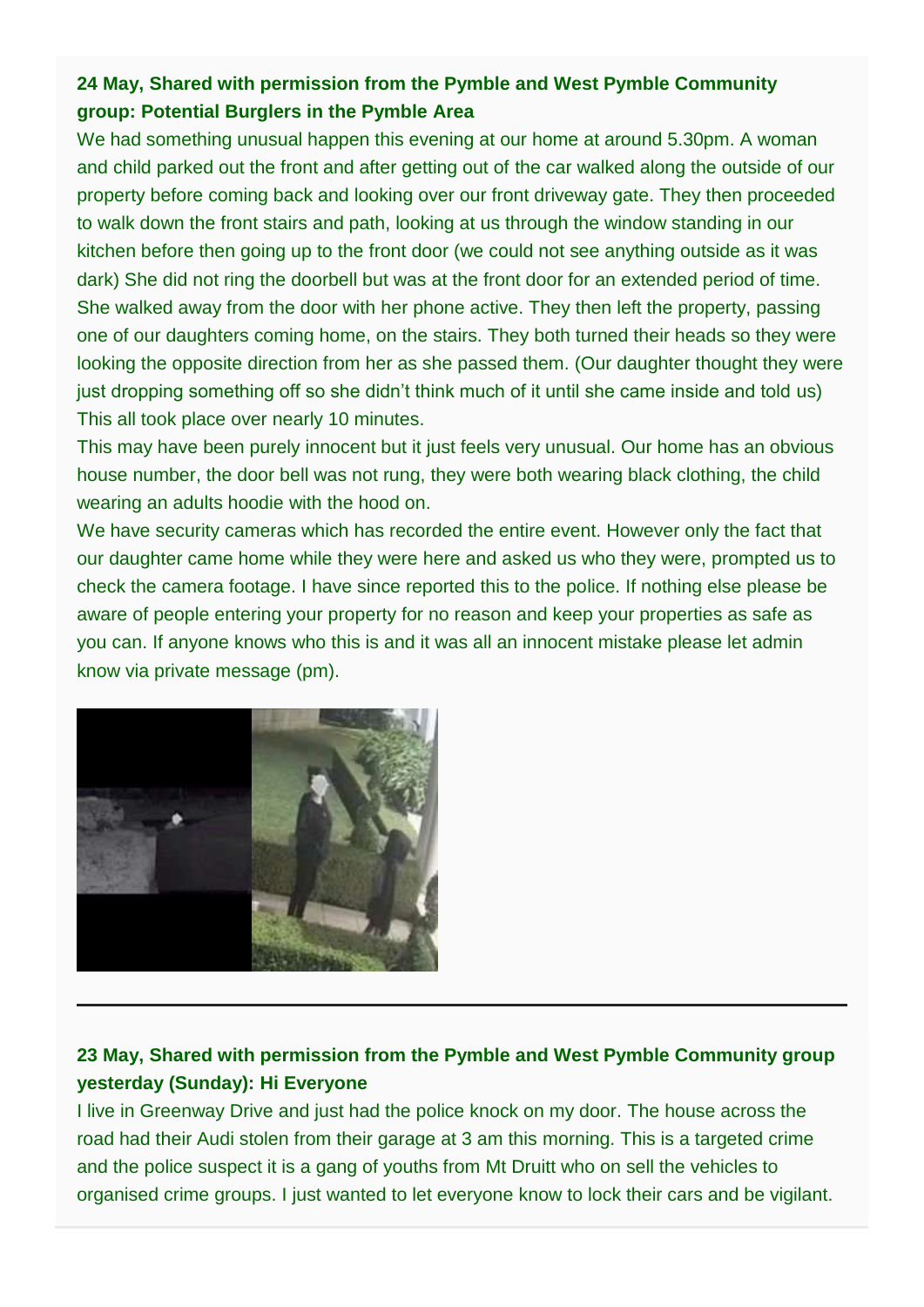### **And in the comments:**

- We had the same thing happen to us three weeks ago, BMW 5 series stolen from our house in Orinoco St (carport under the house and down a shared driveway). Car found later that day in a secure car park under block of apartments neat Mt Druitt police station, Beams Ave. Hope you get it back.
- We had someone try to break into our Landrover last weekend but the alarm went off and spooked them. We were parked in the driveway.. they had tried to break into our neighbours as well.. possibly couldn't do it?

#### **22 May, from NHW Ku-ring-gai & Hornsby: Have you seen Andrew?**

78-year-old Andrew Craig was last seen leaving a nursing home on Morrison Road at Ryde yesterday afternoon (Friday 20 May 2022).

Andrew is described as being of Caucasian appearance, thin build, with blue eyes and short grey hair. He uses a blue four-wheeled walking aid. Concerns are held for Andrew's welfare as he has medical conditions requiring treatment.

If you see Andrew, contact **Crime Stoppers on 1800 333 000**. More info [here.](https://www.police.nsw.gov.au/news/news_article?sq_content_src=%2BdXJsPWh0dHBzJTNBJTJGJTJGZWJpenByZC5wb2xpY2UubnN3Lmdvdi5hdSUyRm1lZGlhJTJGMTAxNTM4Lmh0bWwmYWxsPTE%3D)

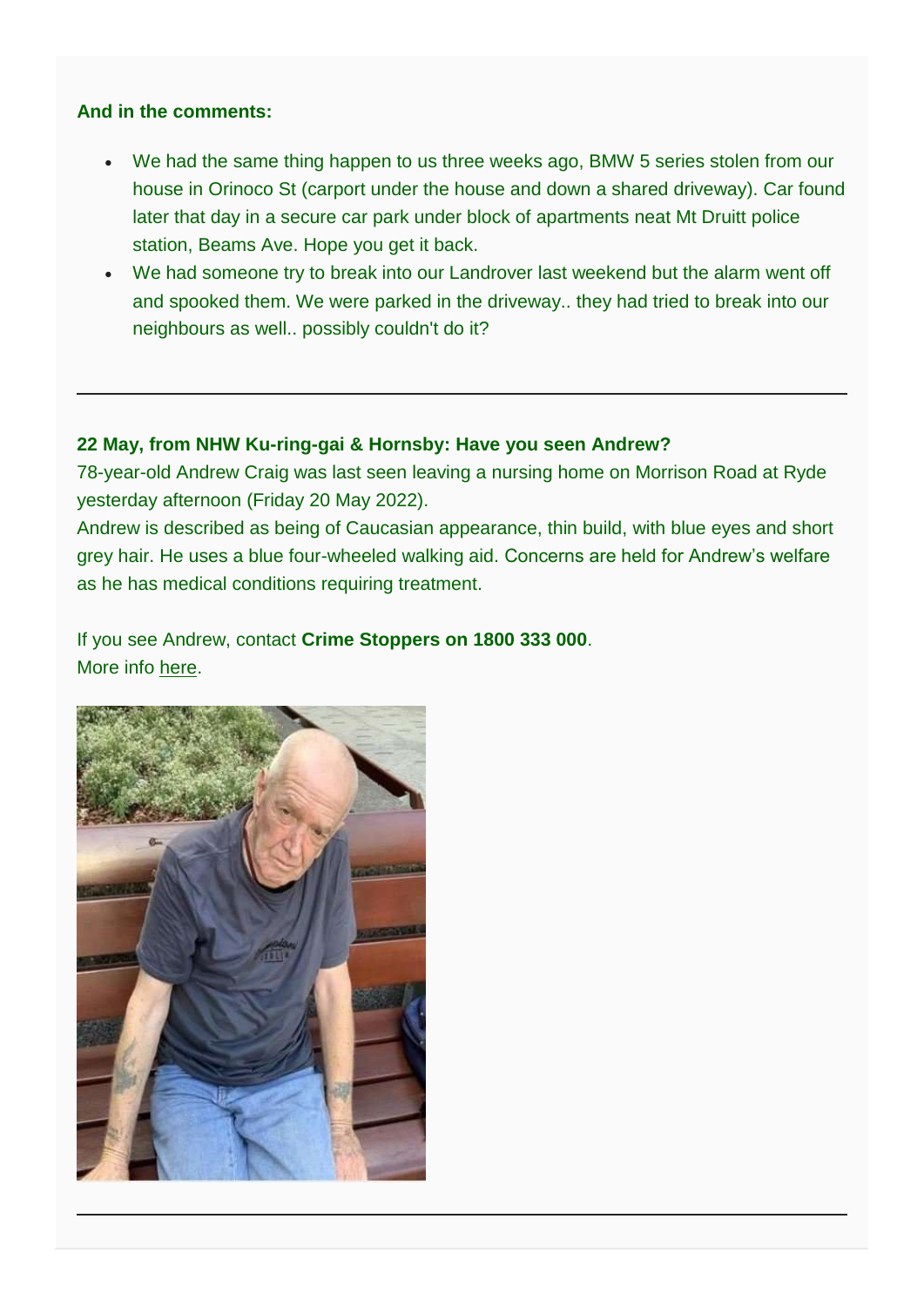# **22 May, from NHW Ryde District: Winners of the City of Ryde 2022 Volunteer Recognition Awards** [edited]

The winners of the 2022 City of Ryde Volunteer Recognition Awards – including the first ever Community Hero recipients – were announced at a ceremony at Curzon Hall in Marsfield on Thursday 19 May 2022.



Congratulations to our neighbouring coordinator at Ryde District Neighbourhood Watch, Philip Brown ! Well deserved.

# **21 May, from Fire and Rescue NSW Station 037 Gordon: This morning Gordon firefighters attended a serious accident between two trucks on Mona Vale road.**

The driver and passenger of the truck shown in the photos were taken to hospital in a serious condition. What's even more miraculous is that one wasn't wearing a seat belt. Whilst the cause of the accident is still under investigation.

Please Please always wear a seat belt when you travel anywhere. Also if you see a motor vehicle crash and there are people trapped in the vehicle only attempt to extricate them if it's safe for you and for them. Often there can be hidden dangers and often it's better to leave a person inside the wreckage where they can be stabilised and carefully removed. Just call **000** and wait for the experts to arrive.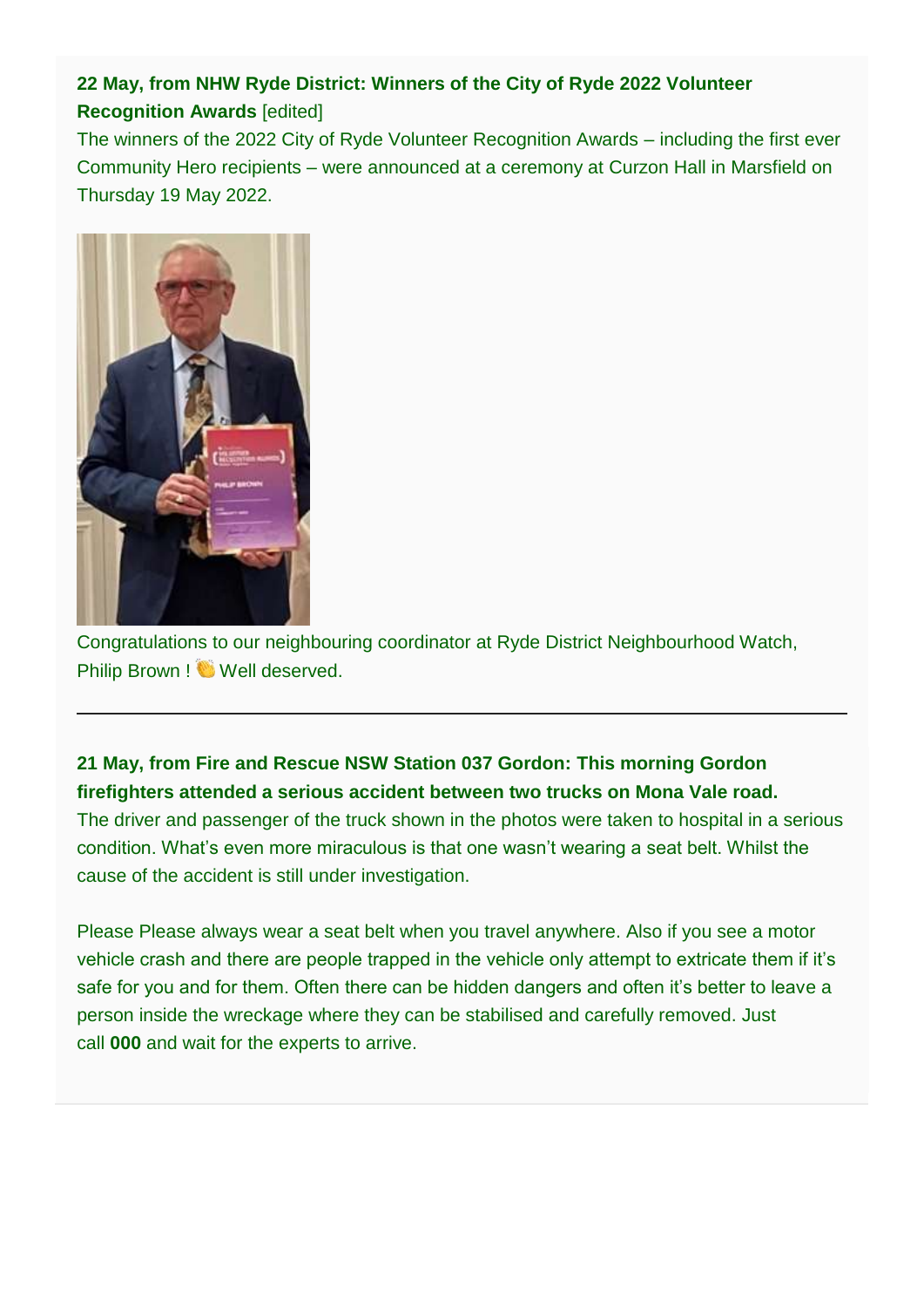

# **21 May, from NSW Police: An elderly man missing from the North Shore area has been located safe and well.**

The 80-year-old man was last seen when he left his home in Roseville about 5.40pm yesterday (Friday 20 May 2022). When he failed to return home, officers from North Shore Police Area Command were notified and commenced inquiries into his whereabouts. Following an appeal for public assistance and a geo-targeting message, the man was found in Pymble, safe and well, about 9.20am today (Saturday 21 May 2022).

Police would like to thank the public and the media for their assistance.

# **21 May, from NHW Ku-ring-gai & Hornsby: Congratulations to one of our more active**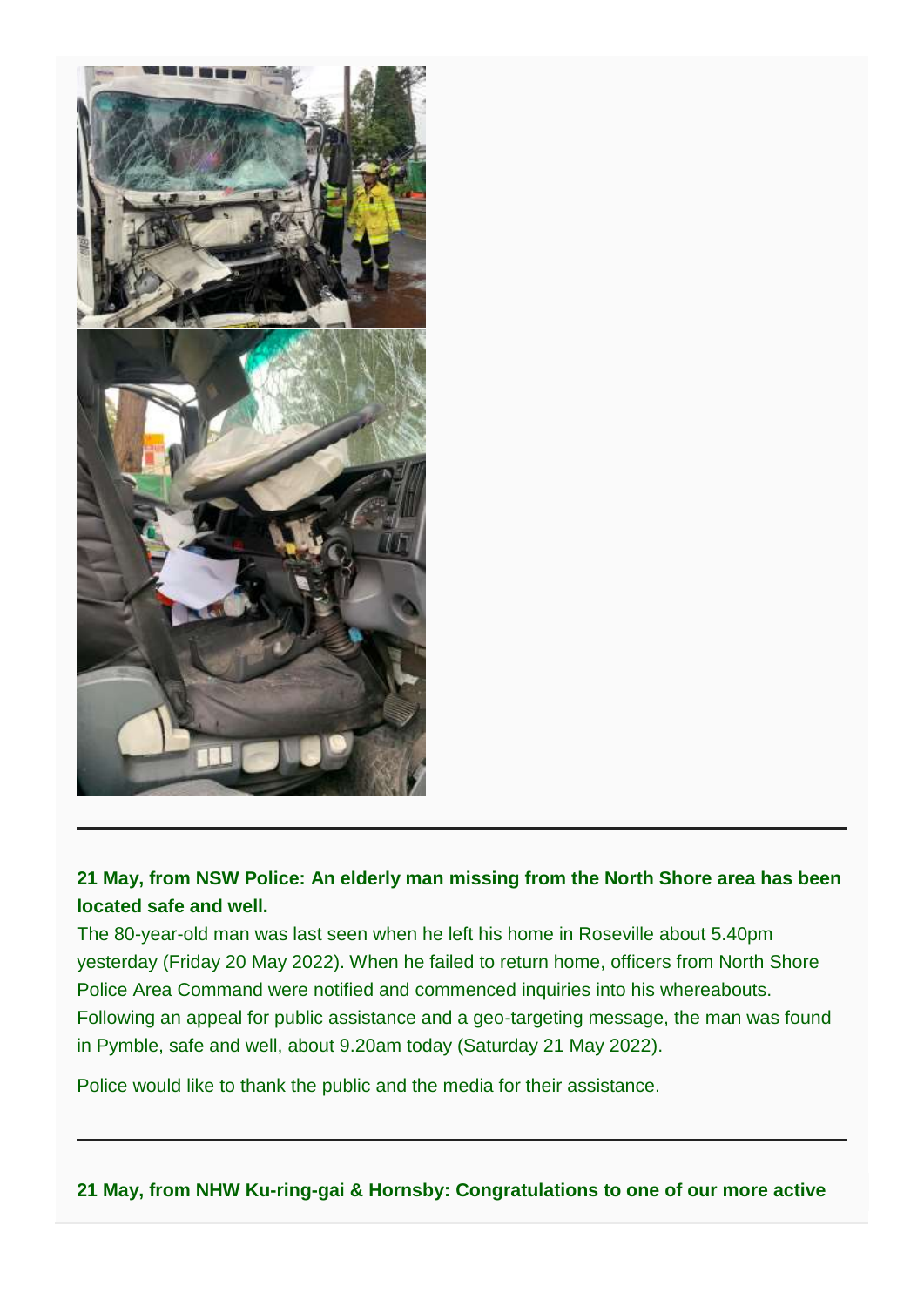#### **Neighbourhood Watch volunteers!**

You deserve the recognition, Kanak.  $\bullet$  Thank you for the time you give to NHW as well as other organisations in the community.

"Received the Local Achievement Award 2022 today... We don't serve the community for these awards but yes, receiving an award definitely makes you feel good. Absolutely grateful for this **A** It was one of those days when the Universe decided to pamper me. A beautiful Arty morning spent with kids in school and an amazing afternoon spent receiving this award."



21 May, from NSW Police: Three teenagers have been arrested following a pursuit with police on the Central Coast yesterday.

About 3pm yesterday (Friday 20 May 2022), police were called to Springfield Road, Springfield, after the occupants of a Mercedes were reportedly seen wearing balaclavas. Officers attached to Brisbane Water Police District responded and located the Mercedes on Donnison Street, Gosford, and attempted to stop the vehicle. The Mercedes reportedly stolen from Eastwood this week - failed to stop, and a pursuit was initiated, travelling along the M1. During the pursuit the Mercedes collided with a Ford Raptor causing minor damage to both vehicles. The Mercedes failed to stop and continued travelling along the M1. With the assistance of PolAir, the vehicle was monitored travelling through the NorthConnex tunnel and onto the M2 before again heading north back onto the M1. Police stopped the Mercedes on the Hawkesbury River Bridge where the three male occupants – two aged 17 and a 16-year-old - were arrested and taken to Gosford Police Station.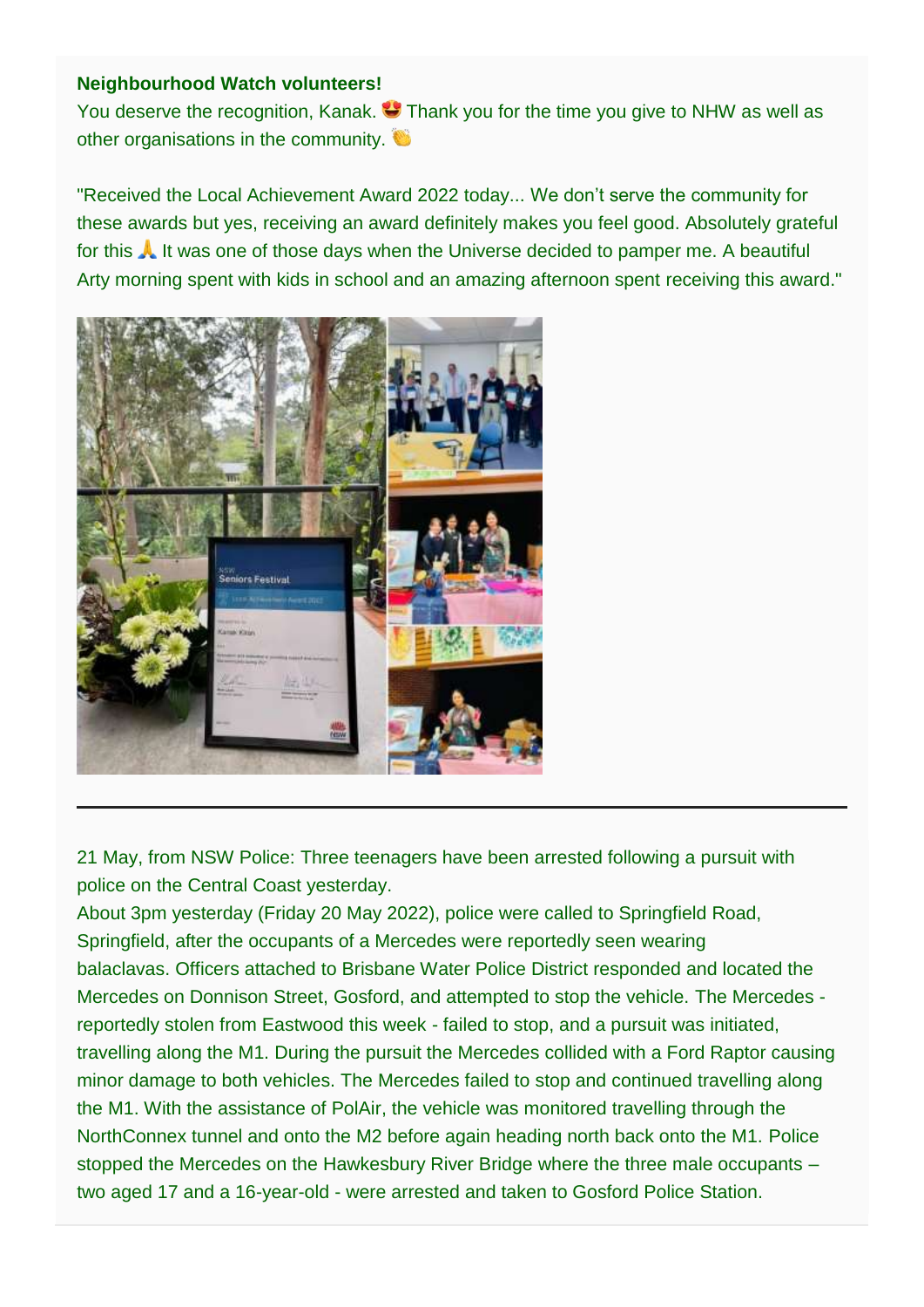# **20 May, Shared with permission from the Pymble and West Pymble Community group: ALERT: Be Vigilant - Funnel Web Spider Bite**

On Tuesday evening (in West Pymble), my wife was bitten by a male FW when putting on her Ugg boots (which were in our bedroom). Luckily only a small amount of poison was injected. My wife was hospitalised, and after 20 or so hours, released and is now at home. It is unusual for this time of year, BUT don't drop your guard!! Please be vigilant around your home. Check shoes inside and outside, and read up on how to avoid attracting FW spiders into your home. It's also critically important that you know first aid and have a kit in your home, that your children (especially young) know to ring 000 in an emergency and know their address. Spreading the word is important, hopefully another bite is prevented. Oh, and if you can (only when safe to do so), trap the spider and ensure it gets to Australian Reptile Park in Gosford so that they can make anti-venom from it. Please share and be vigilant.



#### **Dates for the Diary**

**Saturday 28 & Sunday 29 May: FREE** Chemical Cleanout. 9am - 3:30pm @ St Ives Showground. Get rid of any unwanted paints, pesticides, gas bottles and other household items. [Info.](https://www.krg.nsw.gov.au/Things-to-do/Whats-on/Chemical-CleanOut?)

**Thursday 26 May:** FREE Domestic Violence Awareness presentation. 7:30pm @ St Marks Anglican Church, 18 Berowra Waters Rd, Berowra. Speakers: Snr Cst Tash Doggett (DVO) & Hornsby Ku-ring-gai Womens Shelter.

**Sunday 29 May:** Ku-ring-gai Chase & Barry Ease Walk through Wahroonga

**Wednesday 08 June:** Thank a First Responder day.

**Wednesday 20 or 27 July:** Neighbourhood Watch Ku-ring-gai & Hornsby 'All Areas' meeting #34 @ 6pm online or at PCYC tbc

**Sunday 04 - Saturday 10 September**: National Child Protection week

**Thursday 08 September**: RUOK Day

**Sunday 18 September:** Bobbin Head Classic charity bike ride

**Wednesday 05 October**: International Coffee with a Cop Day.

**November**: Neighbourhood Watch Week.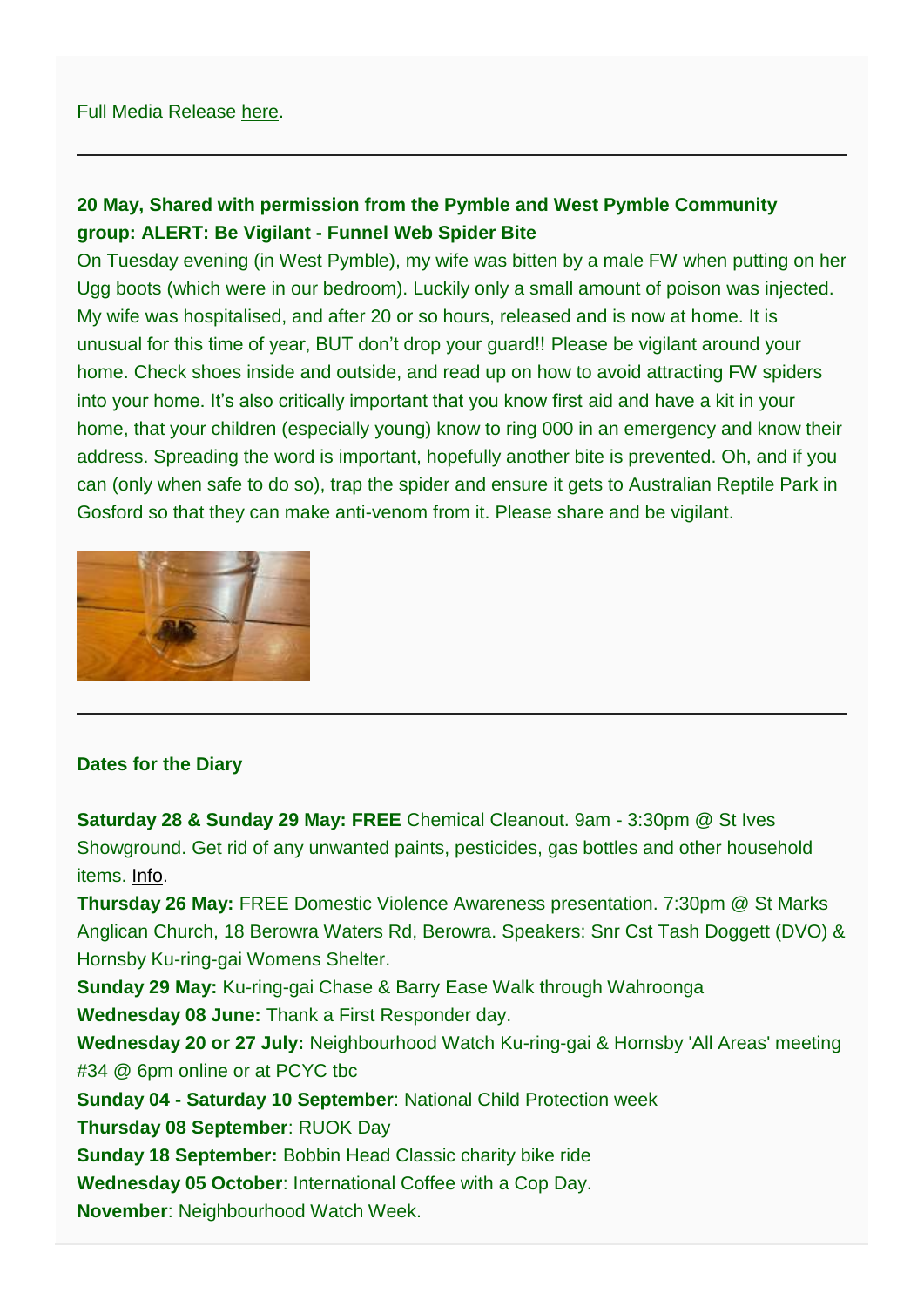# **19 May, Shared with permission from the Pymble and West Pymble Community group yesterday (Wednesday): IF YOU LIVE IN WEST PYMBLE PLEASE READ ON AS THIS IS IMPORTANT**

My medicine was incorrectly delivered by Australia Post to someone in West Pymble .. and I'm desperately trying to track it down. PLEASE speak to your neighbours and friends in your area in case they have received it. It (should) be in a small brown parcel and the sender's details are: Dr Karen Bridgman. I actually live in Mt Colah (north of Hornsby) .. so how the parcel was delivered to West Pymble is a mystery!! If you locate it .. or if you need any other info from me .. please direct message me on FB. Thanking everyone in advance.

# **19 May, from Northern Beaches command: Of all the calls we're getting at the moment, scams are close to the top of the list:**

- People whose identity has been stolen and used by crooks
- People whose emails have been hacked
- People whose bank accounts have been drained.

Most began with a cold call from someone they don't know. Often they're claiming to be from a well known company saying they need personal information or access to a computer. Others are offering great deals on anything from crypto-currency to shares. Many end with the victim losing money, sometimes lots.

In a recent example, a caller claimed to work for a Canadian bank offering a great deal on shares in a company about to go public.

Our victim sent more than \$23,000 before realising the email address looked wrong. It was only then he called the bank to check. They confirmed he'd been scammed. When you get any call that sounds like this, please don't respond - just hang up.

For more, or to report a scam, head to: [scamwatch.gov.au/](https://www.scamwatch.gov.au/) If your identity has been compromised, head to: [idcare.org/](https://www.idcare.org/)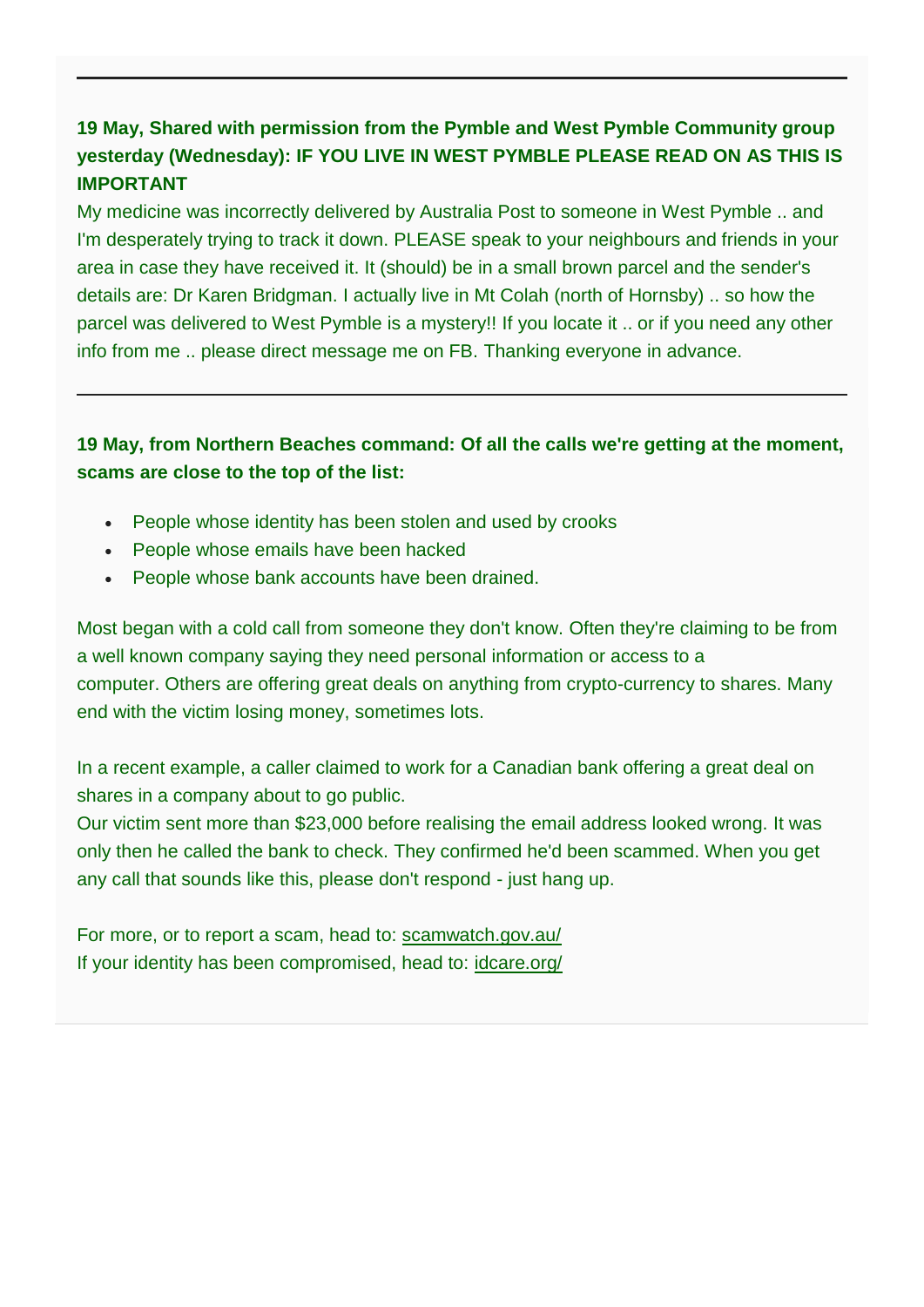

**18 May, from Crime Stoppers NSW: FRAUD AWARENESS | Counterfeit/skimming** 'Skimming' is a means of capturing the data stored on the magnetic stripe of your debit or credit card. A skimming attack occurs when an illegal magnetic stripe reader is placed over the card insert slot of an ATM or EFTPOS machine. Your PIN is then captured by a false keypad or via a tiny camera mounted on the ATM, EFTPOS terminal, or simply by someone standing near you.

If you know of someone who is card skimming, report online at [www.crimestoppers.com.au/home](http://www.crimestoppers.com.au/home) or call us on **1800 333 000**.

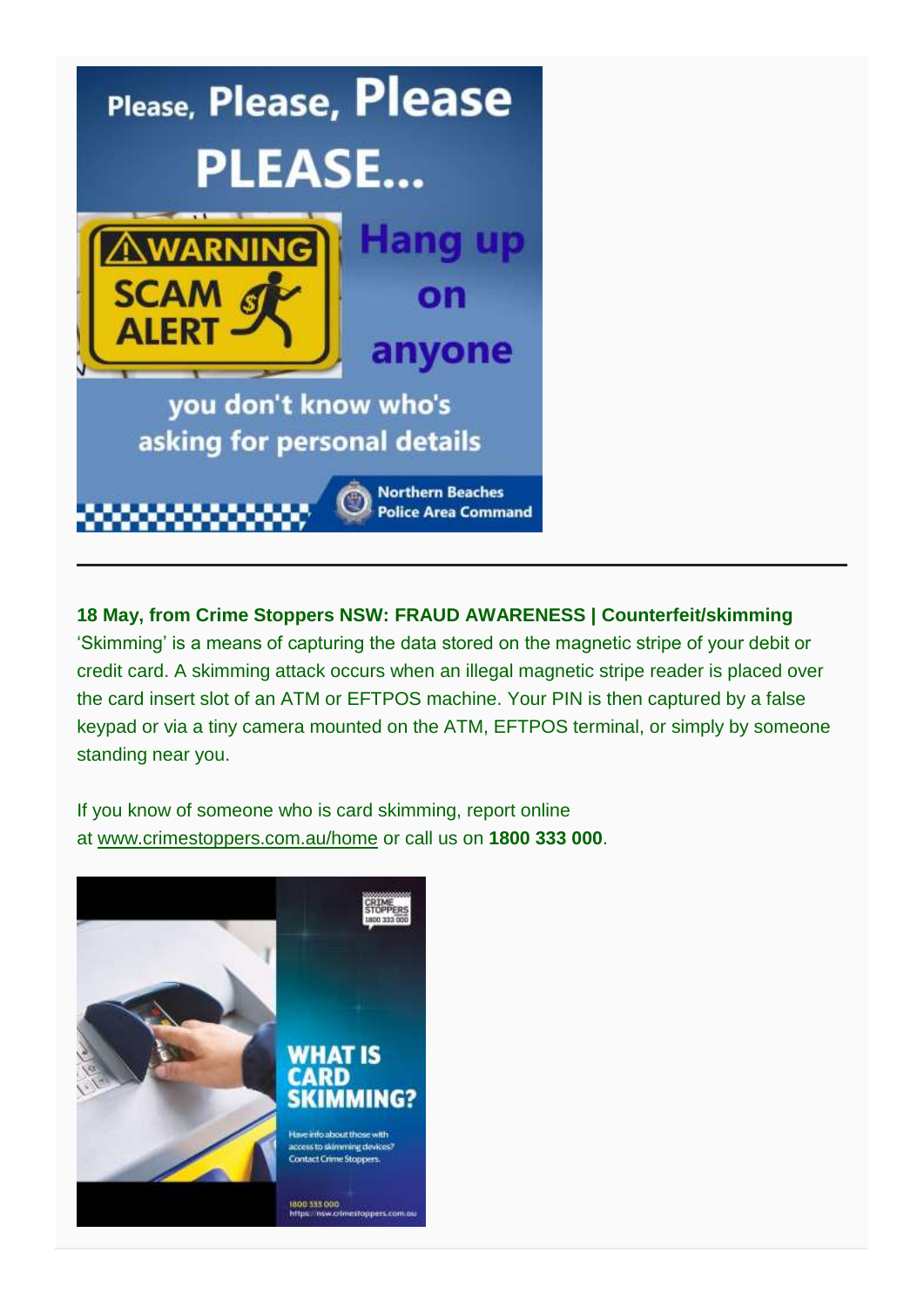# **18 May, from Ryde command:**  $\frac{2}{3}$  $\frac{2}{3}$  **Can you Identify this person**  $\frac{2}{3}$  $\frac{2}{3}$

Ryde Police are seeking to identify the person depicted in the below images. Police believe the person can assist with enquiries regarding a \$20,000 Fraud from an elderly couple in Gladesville on Saturday the 14th of May 2022. We ask you not place prejudicial comments on our posts. The person depicted may not be directly involved in a crime. We just need to establish their identity to further our enquiries. Anyone with information that may help identify them is asked to contact **Crime Stoppers on 1800 333 000** quoting reference number **Police Report E88335072** . Alternatively information can be provided confidentially via the Crime Stoppers online reporting or contact us at Gladesville, Eastwood or Ryde Police Station.



# **18 May, from Ku-ring-gai Council: Attention Ku-ring-gai dog owners**

A reminder to keep your pet on a leash when you're out and about, unless it's an off leash dog park. Keeping your dog on a leash means your dog is safe - and so are other people or animals. You can be fined if your dog's off leash in a public place. You can also be fined if your dog is threatening or attacking other people or animals.

If you need advice call the Ku-ring-gai Council's Companion Animals Officer on 9424 0000.

Off leash parks in Ku-ring-gai [here.](https://bit.ly/3l8tNq4) Off leash parks in Hornsby Shire Council [here.](https://www.hornsby.nsw.gov.au/property/myproperty/pets/off-leash-dog-areas)

**Extract from HSC Off-Leash Dog Park Strategy:** By law, a dog that is in a public place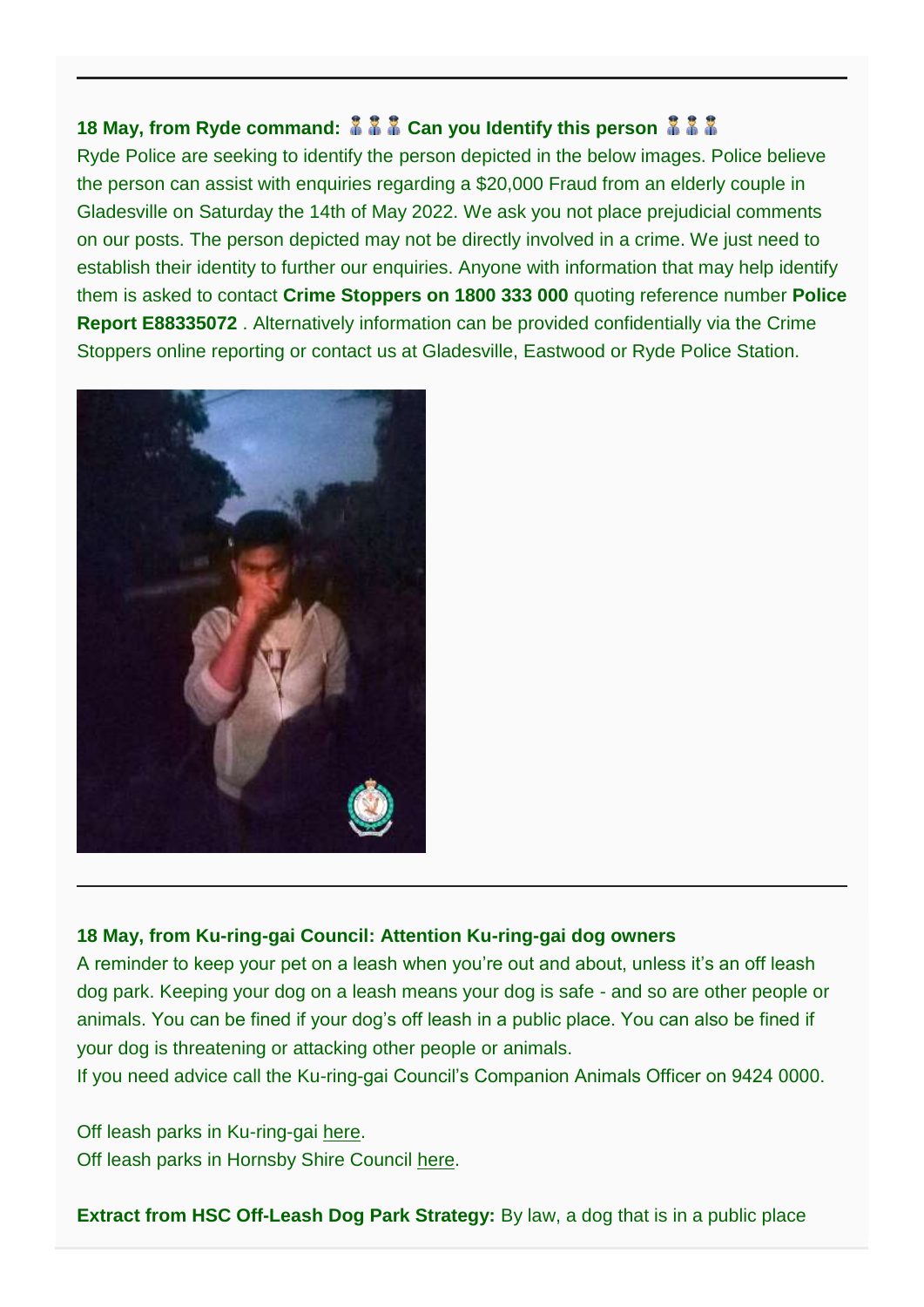must be under the effective control of some competent person by means of an adequate chain, cord or leash that is attached to the dog and that is being held by (or secured to) the person. Dogs are also prohibited from some public places including within 10m of a children's playground, other recreation, public bathing and wildlife protection areas where these have been declared by public authorities.

Local Councils are authorised under the Act to declare a public place to be an off-leash area and all Councils are required to provide at least one off-leash area where dogs can be exercised. The requirement for dogs to be under the effective control of a competent person when in public places, still applies to areas declared off-leash.

Within Hornsby Shire, dogs are permitted in bushland and natural areas, including areas identified as Wildlife Protection Areas, provided they are kept on a leash. Council provides more than thirty (30) trails where dogs can be walked on-leash. Dogs are not permitted in National Parks.

# **18 May, from Ku-ring-gai Council: Illegal dumping incidents are unfortunately on the rise in Ku-ring-gai.**

Under the cover of darkness, offenders are randomly tipping waste onto roads and public spaces. Help protect your local area and report the kind of illegal dumping that you see here. You can do this anonymously if you wish by calling **Council on 9424 0000**. More info on illegal dumping [here.](https://bit.ly/3Ni6qqd)



# **From NHW in Ku-ring-gai & Hornsby: 'Our 20 Favourite Crime Prevention Tips for Personal Safety'**

• **Tip #1.** Limit what you carry with you. If you carry a bag, keep it close to your body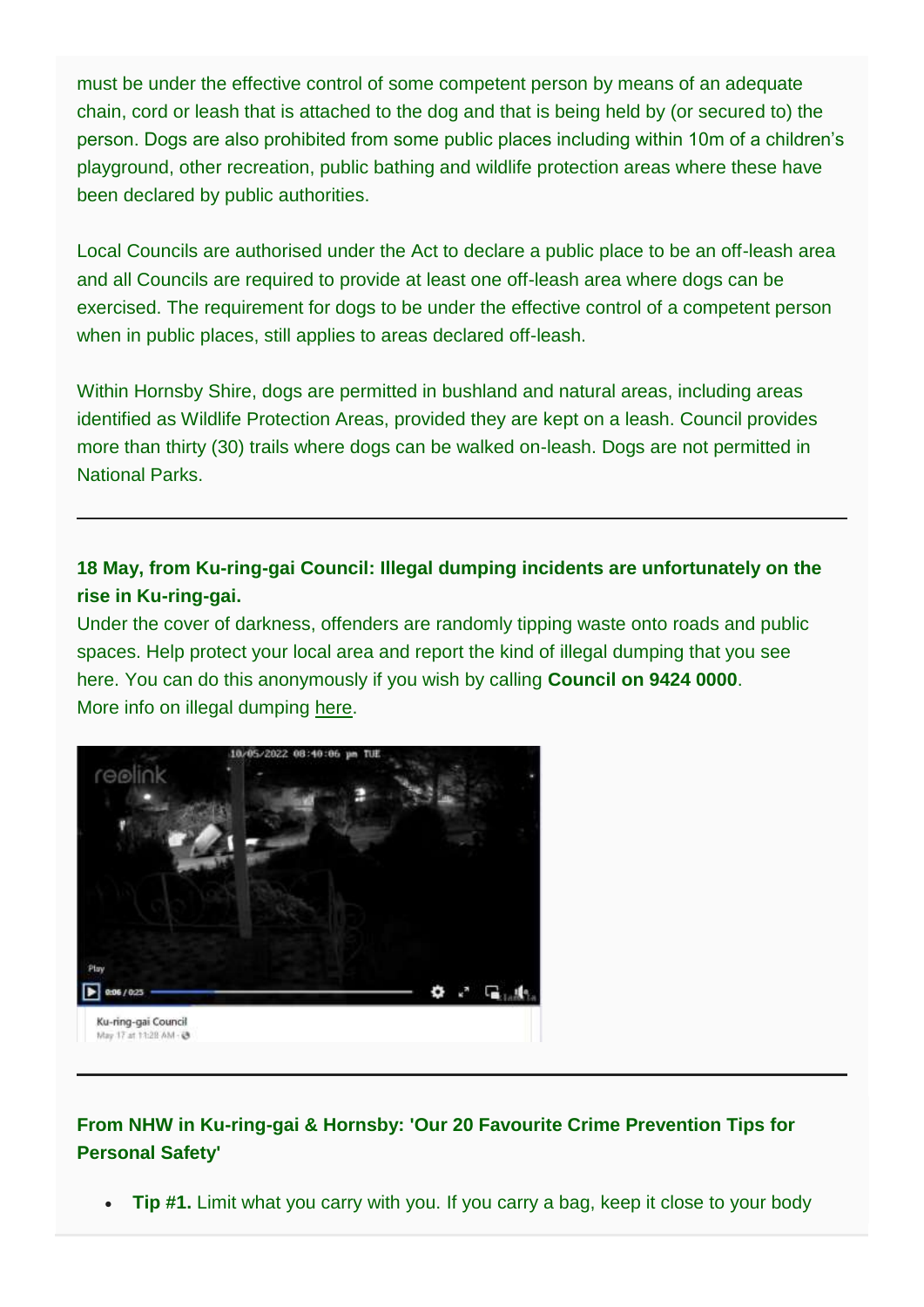and keep a firm grip. Carry any wallet in your front pocket. If someone does attempt to take your property, do not resist. Throw it away from you.

- **Tip #10.** Never leave keys in a hiding spot outside the home. Instead leave spare keys with a trusted friend. Consider Fingerprint, Key Pad or Bio Locks.
- **Tip #19.** When driving, lock doors and windows and do not leave valuables in view, especially on the front passenger seat. Where possible, park rear to the curb, giving you a better view of a situation.
- **Tip #20**. Keep emergency numbers as easy dial/memory on your phone (See end of this email). Keep the phone by the bed, and torch for emergencies. Keep your car keys by the bed – be aware they can include a panic alarm. Report anything suspicious.

For more tips and translations, look at our website 'Tips' page [here.](https://nhwkuringgaihornsby.us2.list-manage.com/track/click?u=76e5dc9a91946a6f3d7f0da9d&id=3c03d0a5ce&e=0905caa587) Or try our WatchOut! website [here,](https://nhwkuringgaihornsby.us2.list-manage.com/track/click?u=76e5dc9a91946a6f3d7f0da9d&id=3e5b447a1f&e=0905caa587) for links to some great information available on the internet. Or request a copy in your inbox [here.](mailto:NHWKuringgaiHornsby@gmail.com?subject=20%20Tips%20Homes%20pls)



Thanks to Meanwhile in Australia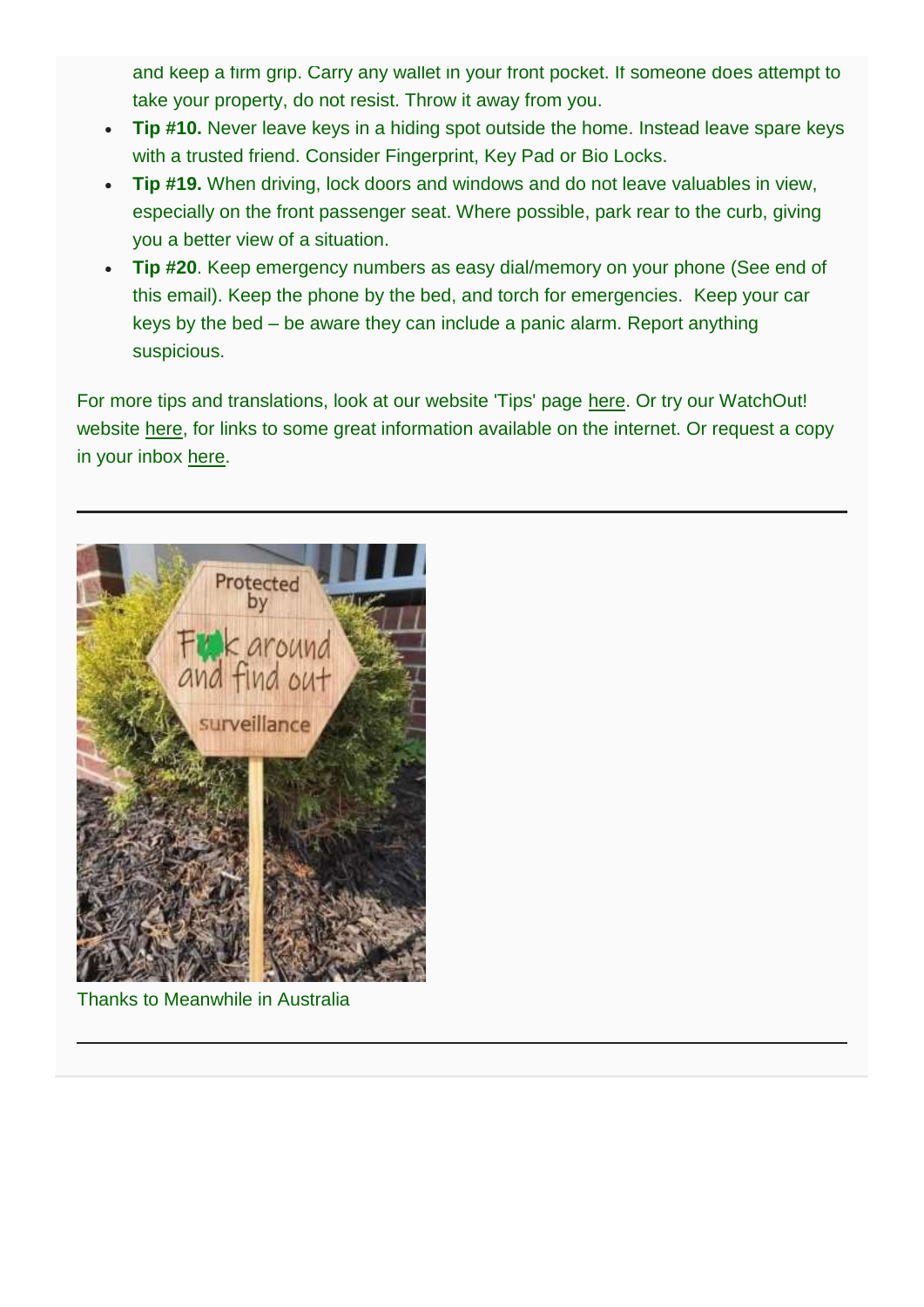Being a cop is essentially dealing with people being mad at you for decisions they made.

Thanks to Support New Zealand Police.

#### **IMPORTANT CONTACTS & LINKS**

#### **Emergency** (Police/Fire/Ambulance): **000 TTY: 106**

**NSW Police - Ku-ring-gai Police Area Command** (PAC): **9476 9799** Hornsby Police Station, 292 Peats Ferry Road, Hornsby 2077

# **Local Police Facebook page: [@Kuring Gai PAC](https://www.facebook.com/KuringGaiPAC)**

Non-emergency two-way communication

#### **Police Assistance Line (PAL): 131 444** For non-urgent minor crime.

#### **[NSW Police Community Portal](https://www.police.nsw.gov.au/community_portal/home)**

Online reporting of non-emergency minor crime: lost property, intentional damage, graffiti or theft.

#### **Interpreting & Translating Services: 131 450**

[NSW Police -](https://www.police.nsw.gov.au/) website for crime prevention advice Never be afraid or embarrassed to report a crime, concern or fear you have to the Police. The Police are here to help you.

**Crime Stoppers NSW: 1800 333 000** Report crime anonymously Report suspicious activity ASAP

**Neighbourhood Watch within Ku-ring-gai and Hornsby: Website** [au-NHWKuringgaiHornsby.org](http://au-nhwkuringgaihornsby.org/) **Facebook** [@NHWKuringgaiHornsby](https://www.facebook.com/NHWKuringgaiHornsby) **Facebook Group** [NHWKuringgaiHornsby](https://www.facebook.com/groups/NHWKuringgaiHornsby) **Twitter** [@NHWKRGHornsby](https://twitter.com/NHWKRGHornsby) **Email** [NHWKuringgaiHornsby@gmail.com](mailto:NHWKuringgaiHornsby@gmail.com)

# WatchOut!

**WatchOut! - the NHW NSW one-stop-shop for crime prevention links: Website** [WatchOut.org.au](http://watchout.org.au/) **Facebook** @NHWWatchOut

**Local Facebook pages/groups:** [Neighbourhood Watch -](https://www.facebook.com/NHWBerowra) Berowra [Brooklyn Neighbourhood Watch](https://www.facebook.com/NHWBrooklyn)